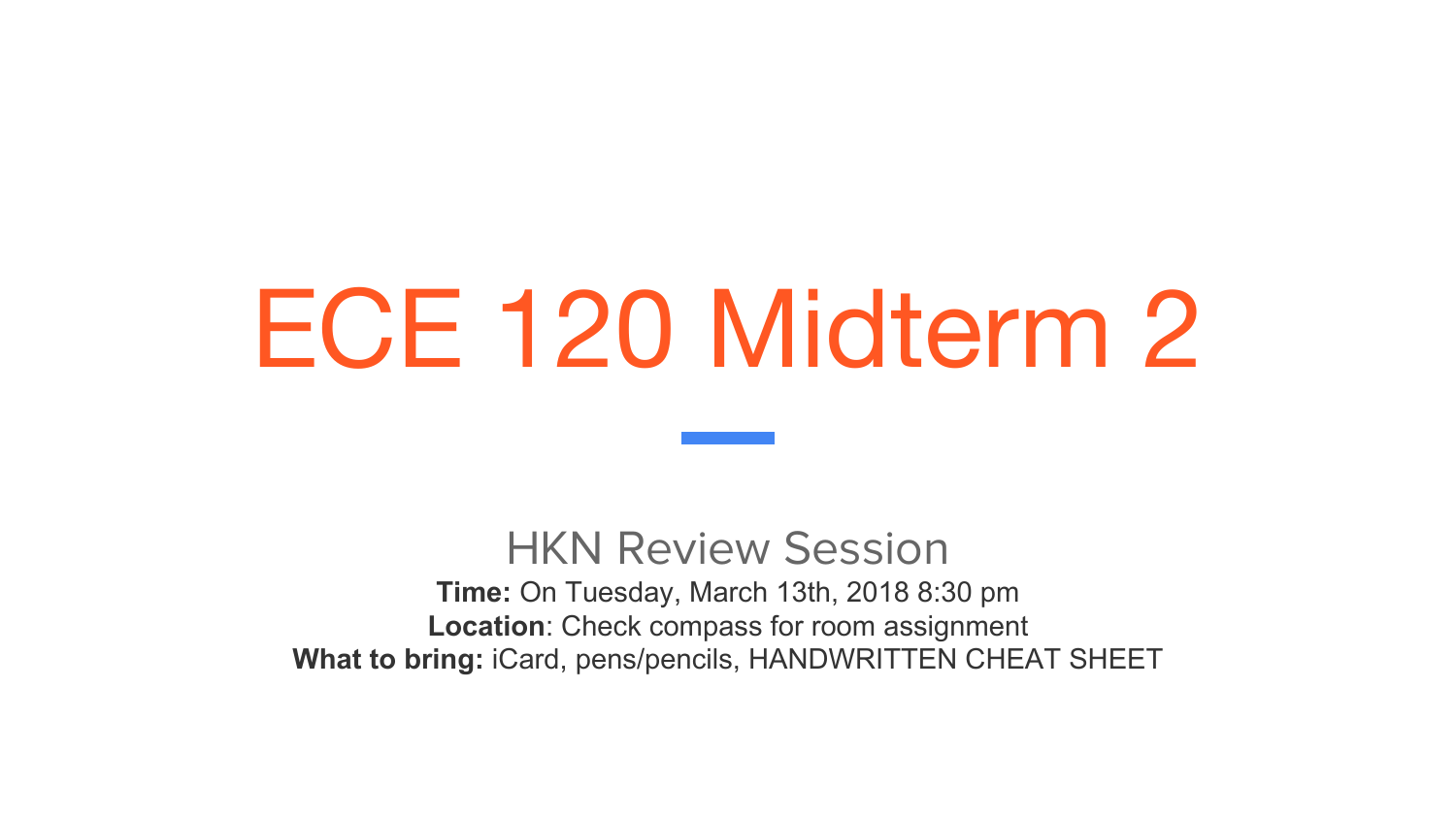### Overview of Review

- CMOS logic, Boolean expressions, Boolean Algebra
- K-maps, SOP, POS
- 2-level networks
- Adders, ALUs, and Bit Slice Design
- **•** Multiplexers, Decoders
- Flip-Flops and Latches (S-R & D)
- FSM Design, Moore Machines
- Practice Exams! (The not so secret sauce in success)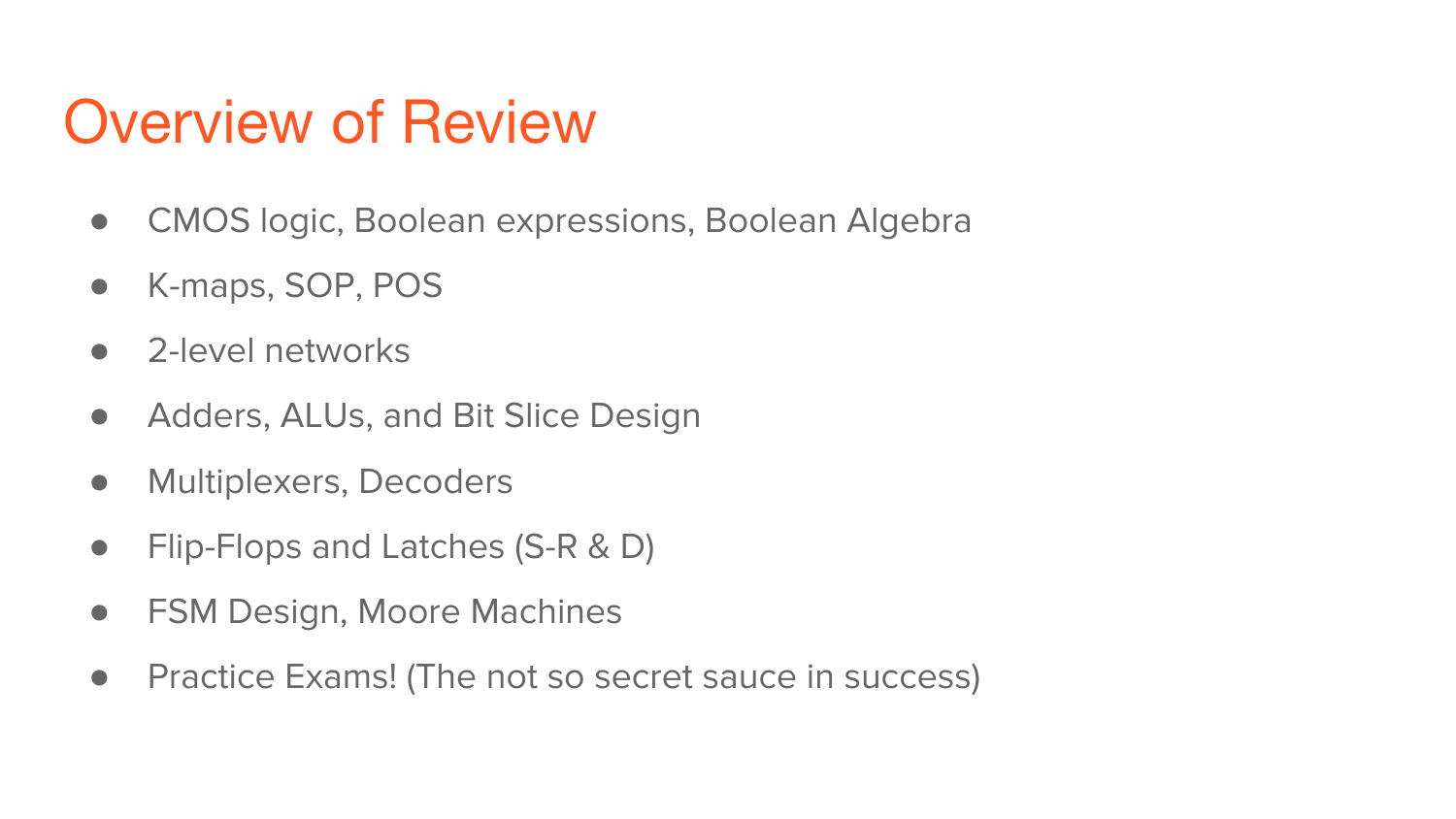# CMOS logic

- Metal Oxide Semiconductor Field Effect Transistors (MOSFET)
	- N-type: pull-down, voltage applied (1) means it conducts, voltage absent (0) means it is off
	- P-type: pull-up, voltage applied (1) means it is off, voltage absent (0) means it is on
- Complementary layout
	- Prevents floating / short-circuited outputs
	- $\circ$  Requires p-type on top (connected to  $V_{dd}$ ), requires that the top is the dual of the bottom



NOR Gate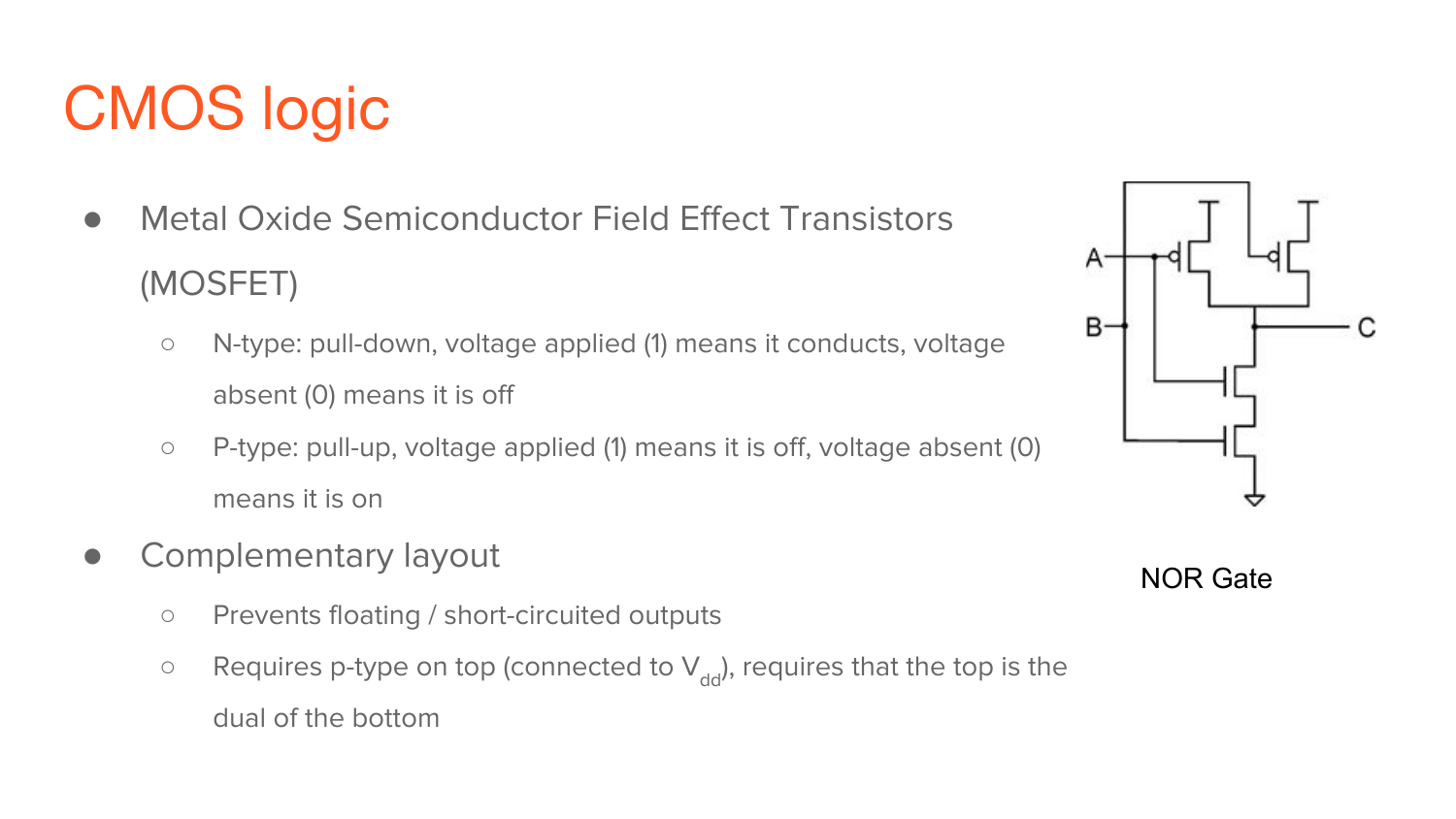### Boolean Expressions and Algebra

|                     | * indicates AND                                 | + indicates OR                  |
|---------------------|-------------------------------------------------|---------------------------------|
| identity            | $1 * A = A$                                     | $0 + A = A$                     |
| null                | $1 + A = 1$                                     | $0 * A = 0$                     |
| idempotence         | $A + A = A$                                     | $A^* A = A$                     |
| complementarity     | $A * A' = 0$                                    | $A + A' = 1$                    |
| <b>DEMORGAN</b>     | $(A + B)' = A'B'$                               | $(AB)' = A' + B'$               |
| involution          | $(x')' = x$                                     |                                 |
| <b>Distribution</b> | $(A + B)C = AC + BC$                            | $AB + C = (A + C)(B + C)$       |
| Consensus           | $(A + B)(A' + C)(B + C) =$<br>$(A + B)(A' + C)$ | $AB + A'C + BC =$<br>$AB + A'C$ |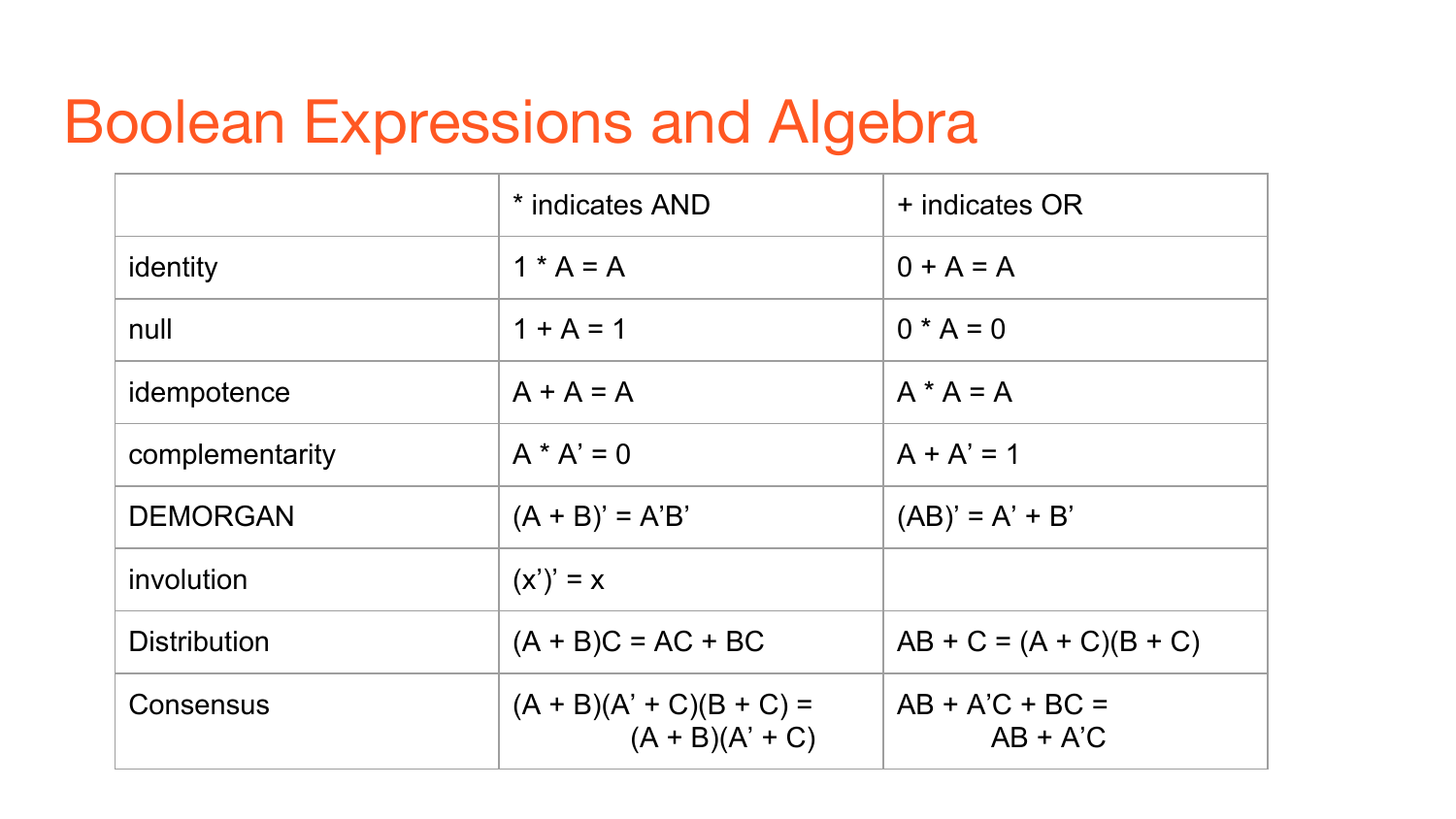# Duality Principle, Ex. Demorgan's Law

Duality: swap 1's and 0's, swap AND's and OR's, maintain precedence using parentheses

Complement: find dual, complement each variable

 $m(a,b,c,d) = a' + bc' + b'd'$ 

Dual:  $n(a,b,c,d) = a'(b+c')(b'+d')$ 

- 1) m(a,b,c,d) = **(**(a' + bc' + b'd')'**)'**
- 2) m(a,b,c,d) = **(**a(bc')'(b'd')'**)'**

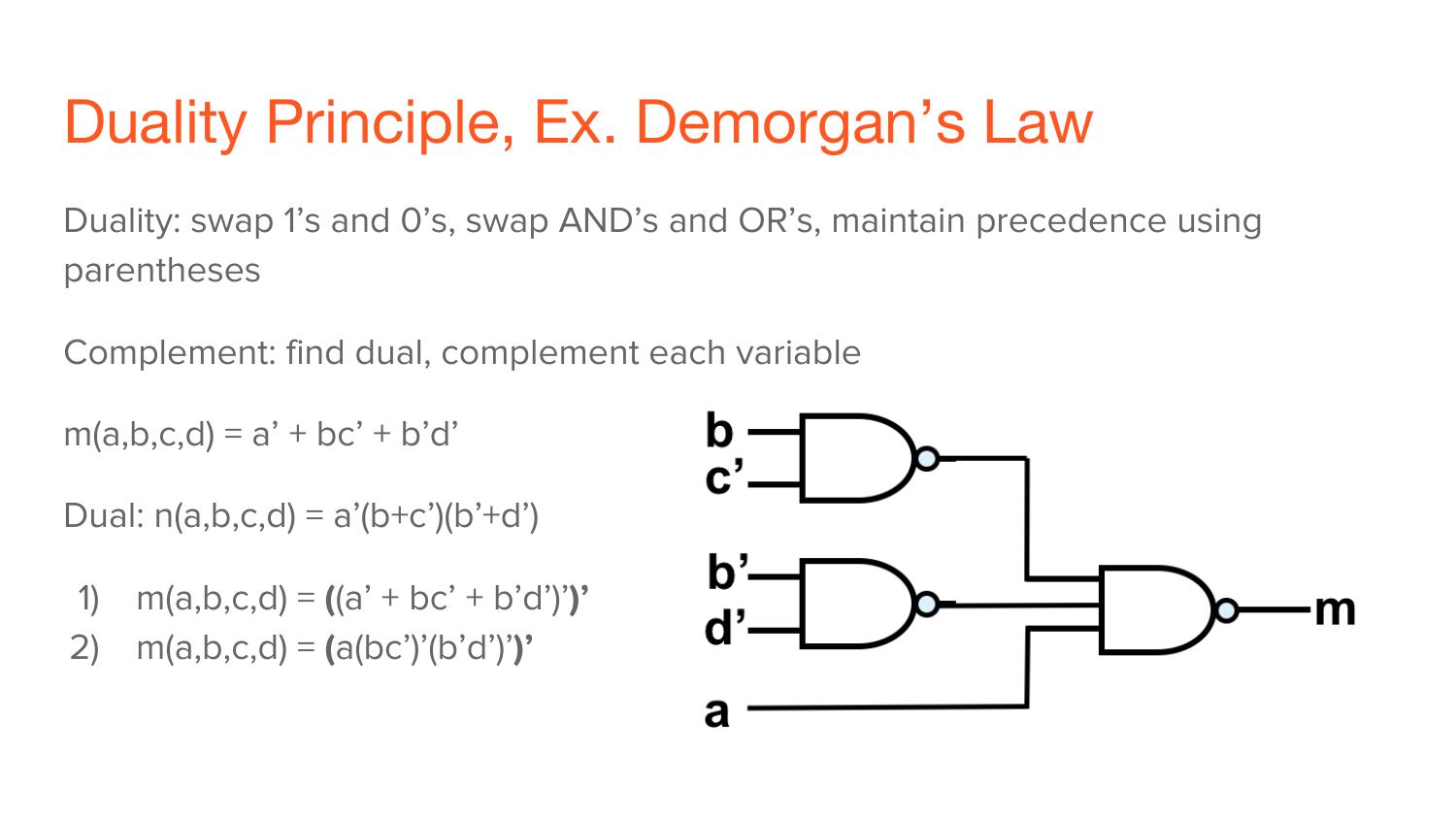# Logical Equivalence

2 ways to prove that two boolean functions are equivalent

- 1. Use truth tables: if they have the same output over all input combinations then they are logically equivalent
- 2. Use boolean algebra properties to show equality.

Let's prove deMorgan's law:

| A | B | $(A+B)'$ | A'B' |
|---|---|----------|------|
| 0 | 0 | 1        | 1    |
| 0 | 1 | 0        | 0    |
| 1 | 0 | 0        | 0    |
|   |   | O        | 0    |

 $(A + B)'$ :  $\Box$ logically equivalent to A'B'. QED.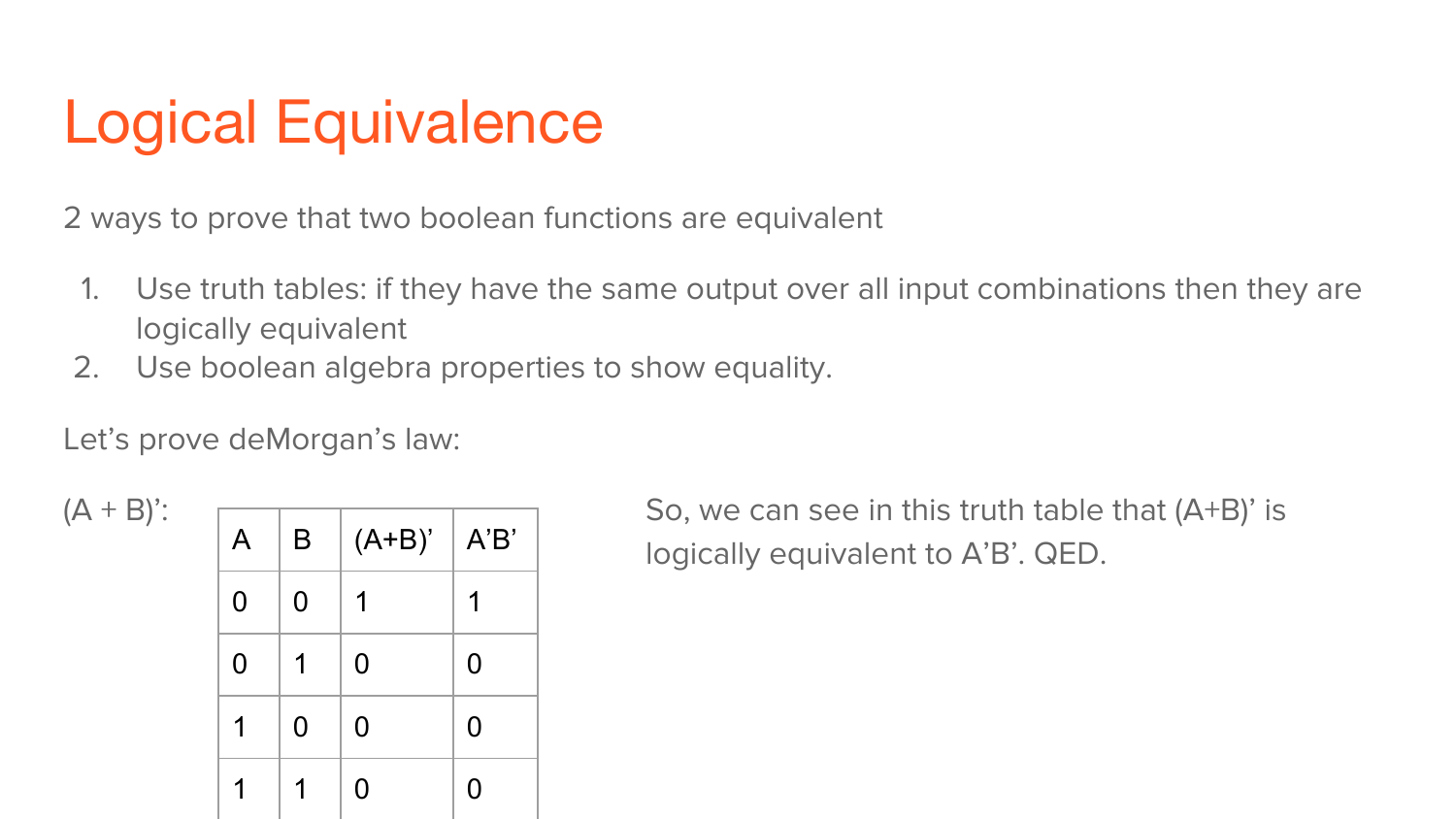### Logical Completeness

- A set of gates is said to be logically complete if it can implement any boolean expression with exclusively those set of gates.
- For example, NAND and NOR are individually logically complete as well as AND, OR, and NOT together.
	- How?
	- What about NOT? Is NOT logically complete?
	- What about XOR?

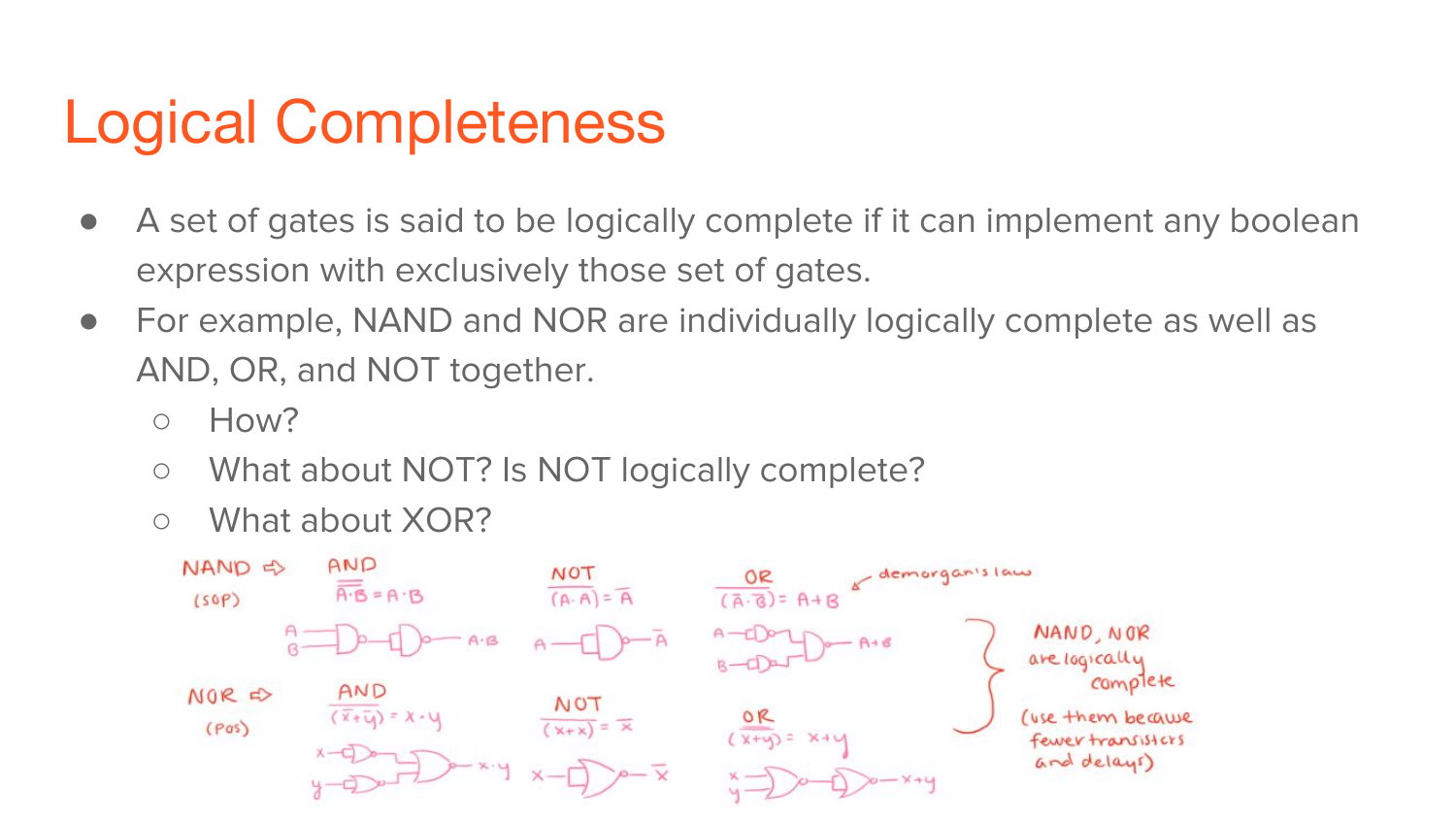# K(arnaugh)-maps

- A way to represent the outputs of a logical design with respect to its inputs
- Should arrange inputs along row and columns in gray code order.

■ 00 01 11 10

- Should be able to form whether asked to from a circuit, problem statement, or a design goal.
- Can accommodate up to 4 inputs, more requires more than a 2d representation.
- Simple example for a 3-input AND,  $f(A,B,C)$ :

| $A, BC \rightarrow$ | UU |  |  |
|---------------------|----|--|--|
|                     |    |  |  |
|                     |    |  |  |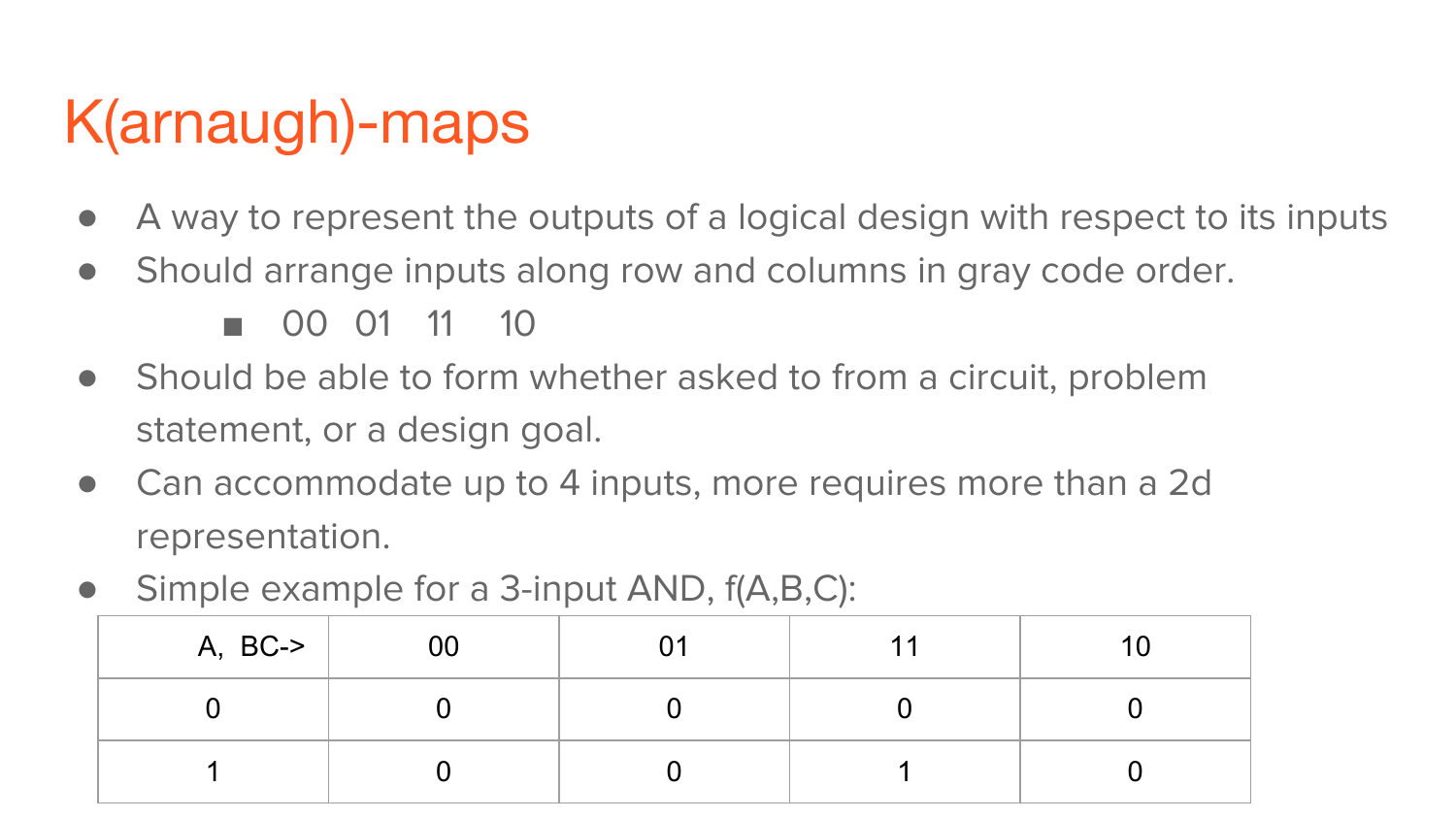### SOP, POS

- **SOP- Sum of Products** 
	- A group of products (ANDs) which are being summed (OR'd).
	- $\circ$  Example: f(A,B) = AB'+A'B (XOR)
	- AB' and A'B are the products, which are summed.
- POS- Product of Sums
	- A group of sums (ORs) which are being multiplied (AND'd).
	- $\circ$  Example:  $f(A,B) = (A+B)(A^2+B^2)$  (Still XOR)
	- $\circ$  (A+B) and (A'+B') are the sums, which are AND'd.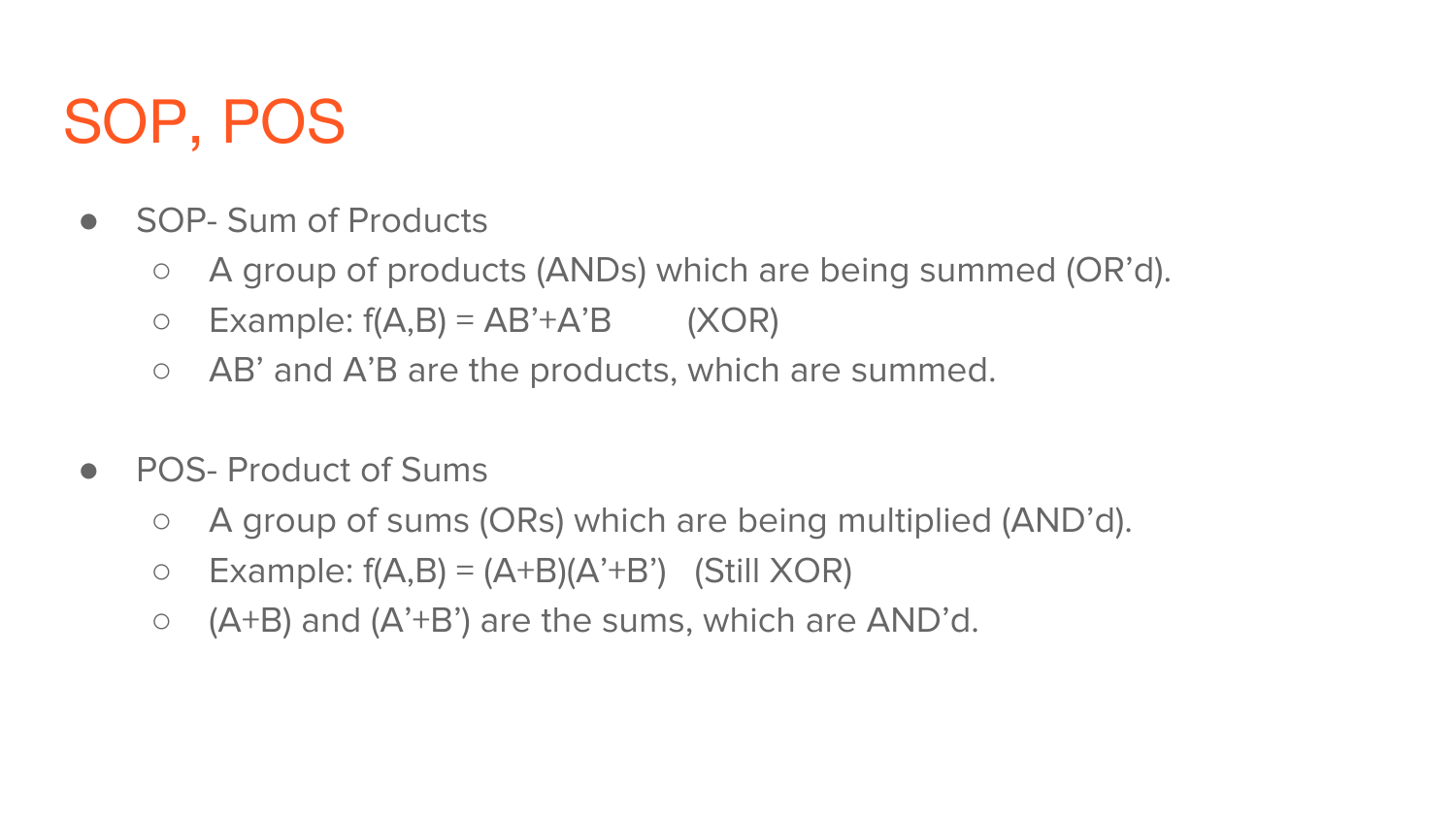### Minimal vs. Canonical

- Minimal Listing terms as efficiently as possible (no redundancy)
	- Can find through the bubbling method on kmaps.
	- $\circ$  Example:  $f(A,B,C) = A+BC$
- Canonical Listing every term of the function with every input.
	- Can find through writing out a truth table.
	- Canonical SOP: A listing of every set that makes the function return true (OR'd)
		- Example for above f:  $f(A,B,C) = ABC+ABC'+AB'C+AB'C'+A'BC$
	- Canonical POS: A listing of every set that makes the function return false
		- Example for above:  $f(A,B,C) = (A+B+C)(A+B+C')(A+B'+C)$

| A              | B              | $\mathsf C$    | F |
|----------------|----------------|----------------|---|
| 0              | 0              | 0              | 0 |
| $\overline{0}$ | 0              | 1              | 0 |
| $\overline{0}$ | 1              | 0              | 0 |
| $\overline{0}$ | 1              | 1              | 1 |
| 1              | $\overline{0}$ | $\overline{0}$ | 1 |
| 1              | $\overline{0}$ | 1              | 1 |
| 1              | 1              | 0              | 1 |
| 1              | 1              | 1              | 1 |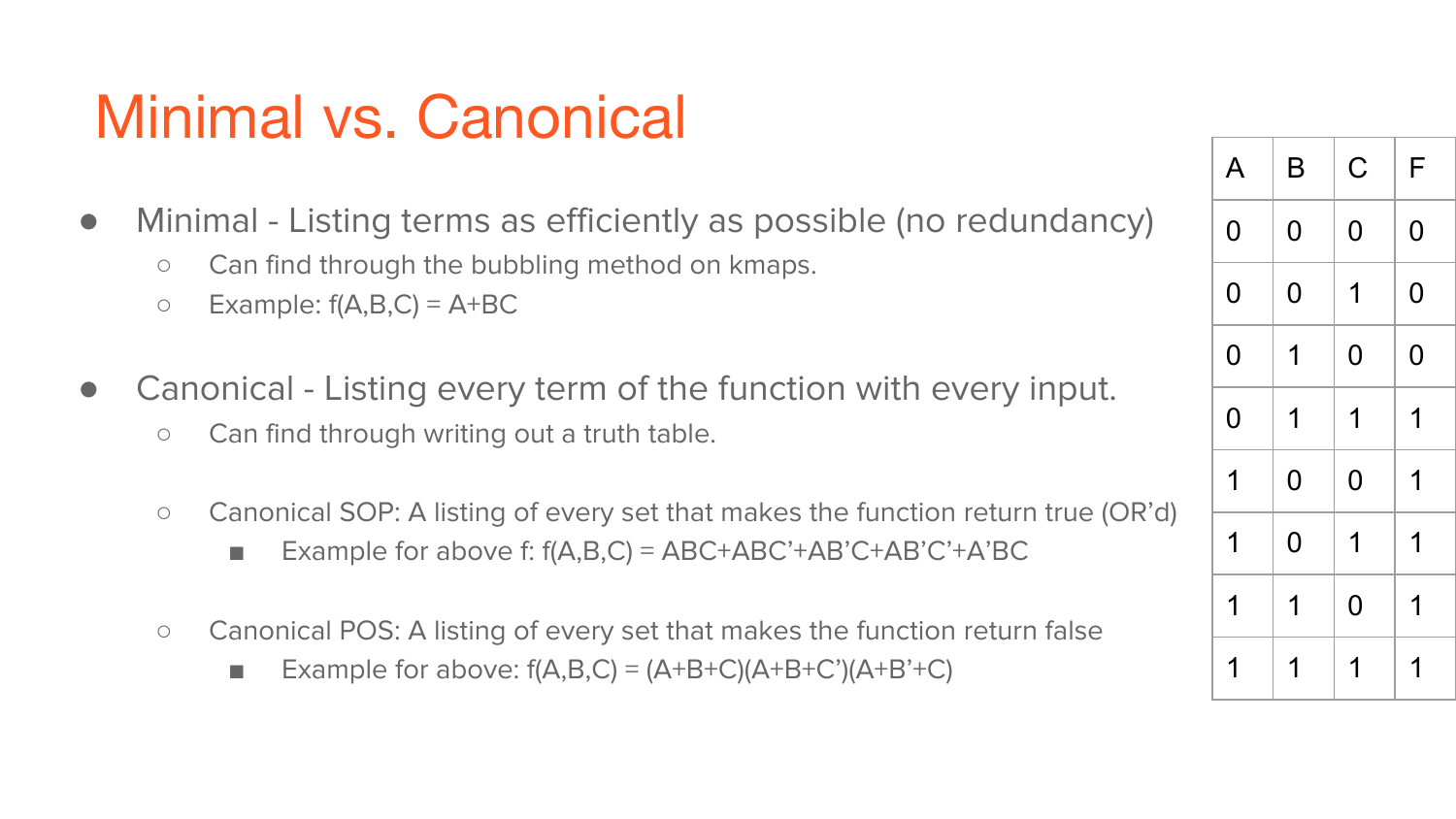### Converting SOP/POS to 2-level NAND or NOR

Any 2 level POS circuit can also be converted quickly to a NOR-NOR implementation.

#### **NAND-NAND Implementation**

- Consider the Following SOP Expression:  $F = XZ + WYZ$
- A 2-level AND-OR circuit can be converted easily to a NAND-NAND implementation

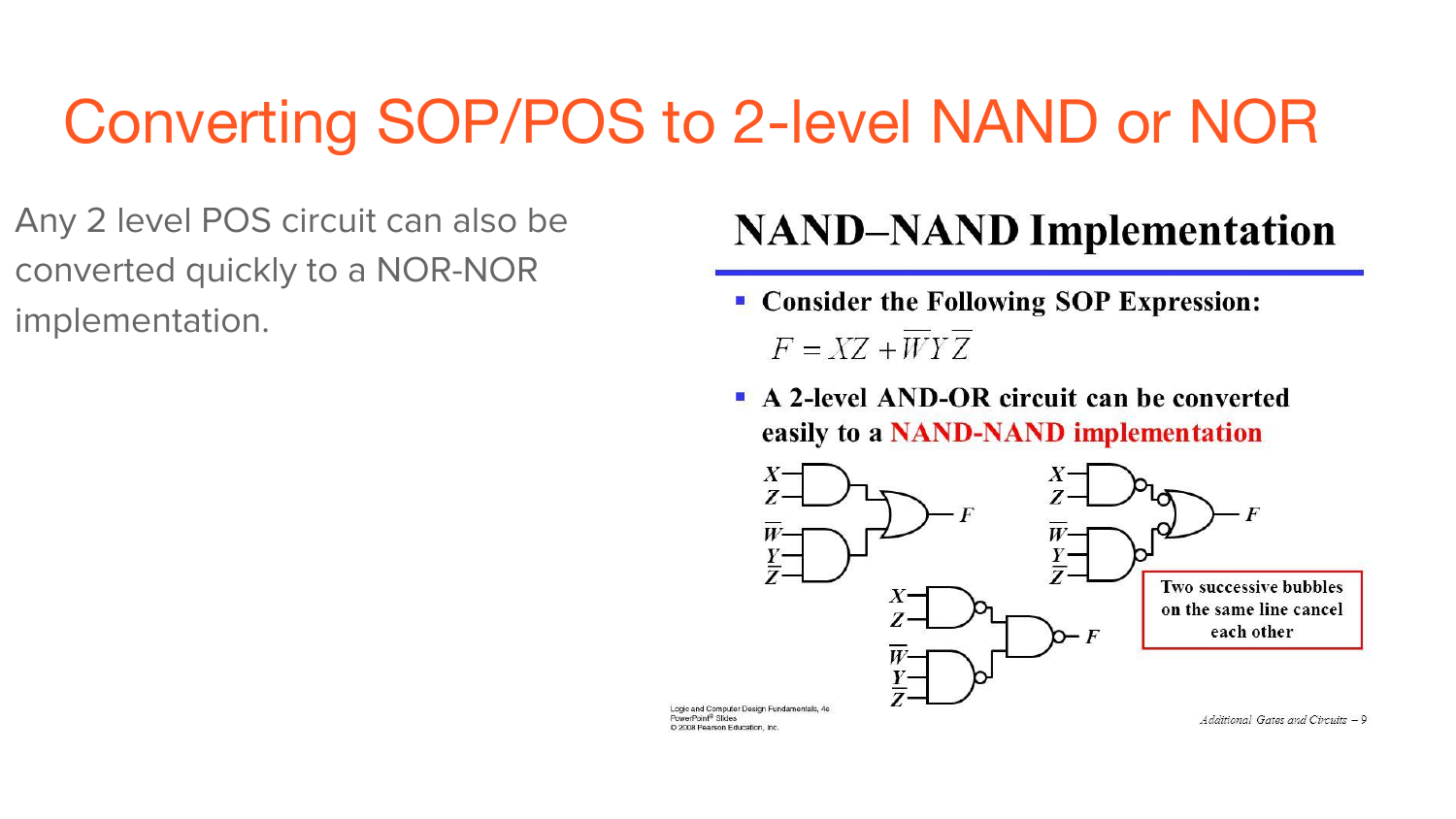# Optimized Boolean Expressions

- When trying to find the Boolean expression for the outputs of an FSM
	- consider both the POS and SOP forms
	- Check which of these minimises the total number of gates
- Prime implicants
	- The largest grouping of 1's not fully contained by another grouping of 1's (with power of 2 dimensions, ie. 2,4,8)
- Uniqueness
	- Look for other prime implicants of equal size that are not currently being used in your minimal expression
	- If you can write another function with the same number of terms, then it is not unique
- Don't Cares
	- Symbol: X, used if the output can be a 0 or a 1
	- Can be included in any kmap circling
	- Important for making simplified SOP/POS (allows larger implicants)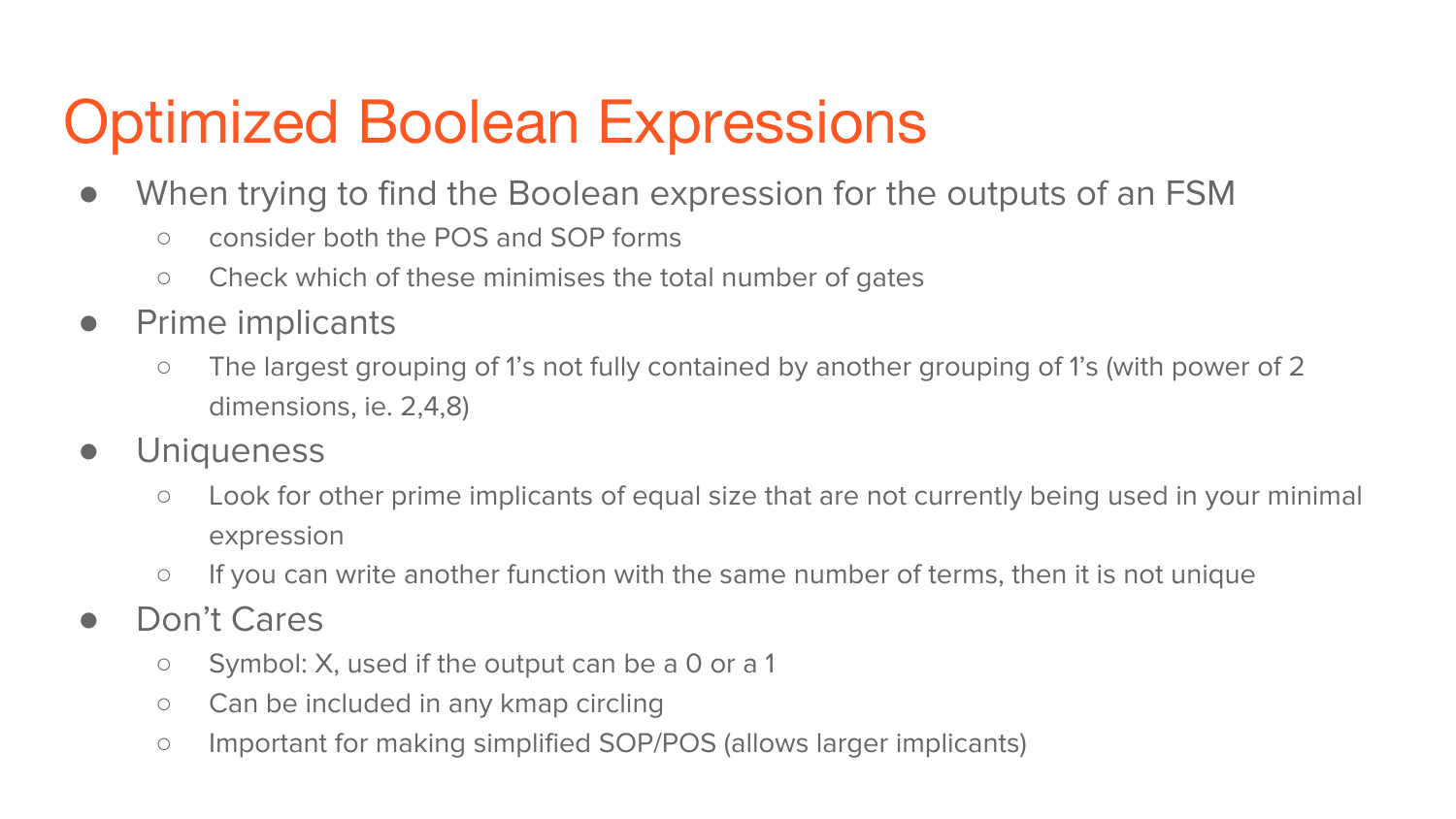#### **Latches (S-R & D)**



This SR latch above is active High for S (set) and R (reset)

functionality. This SR latch is made from 8 transistors C is the enable bit for this D - Latch



(b) Function table

This D - latch is made from 18 transistors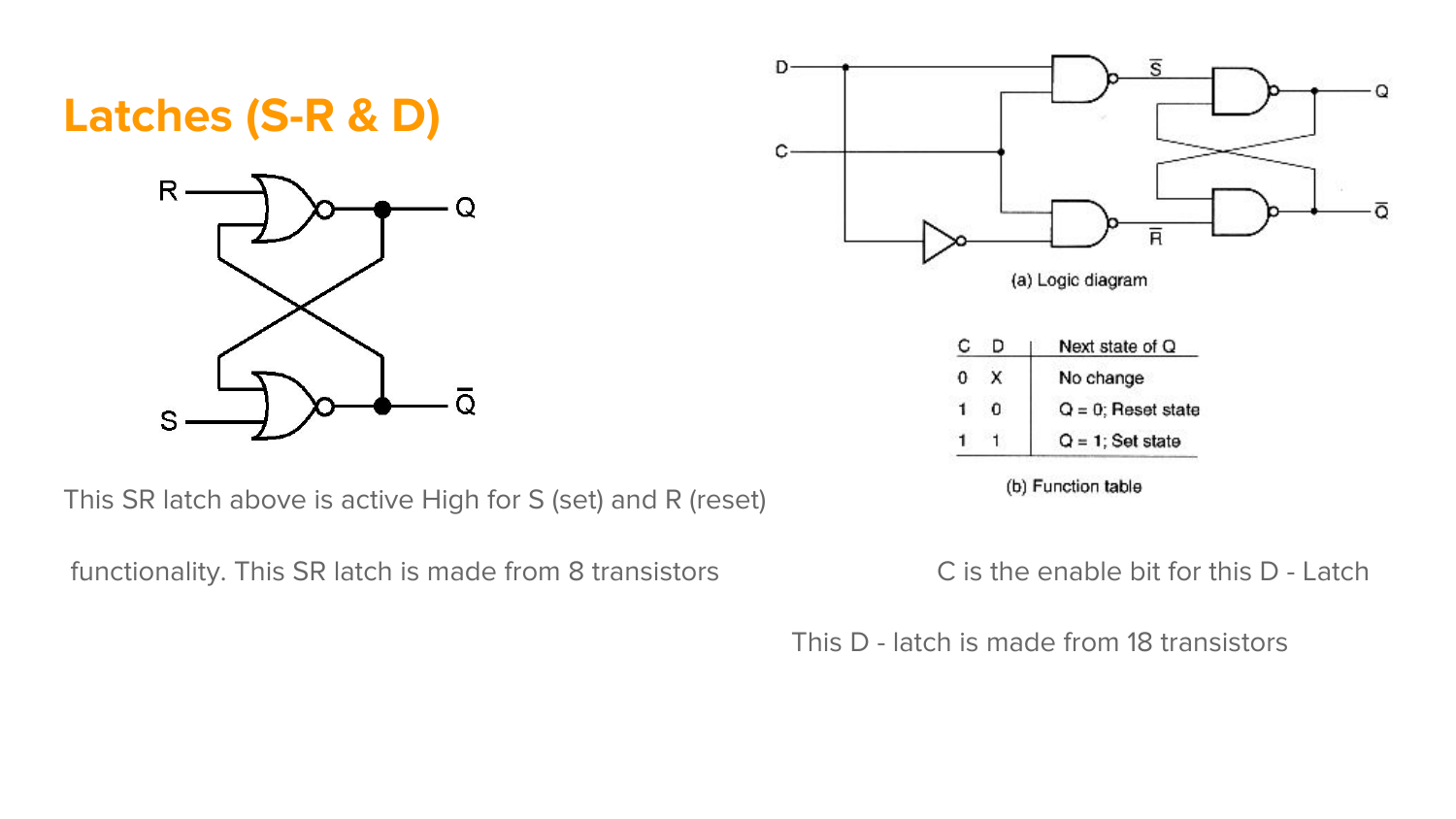### How to build Flip-Flops from latches

- Rising edge triggered flip flop on top, Falling edge triggered flip flop on the bottom.
- Looking at the top picture we have a rising edge triggered flip flop. How?
- When the clock is 0, master latch is write enabled, slave latch is write disabled. This way once the edge rises, the master latch becomes write disabled storing/holding the value of the input Dm from right before the rising edge. The WE of the slave (second) latch goes high allowing the value stored in the master to be written to and stored into the slave latch.

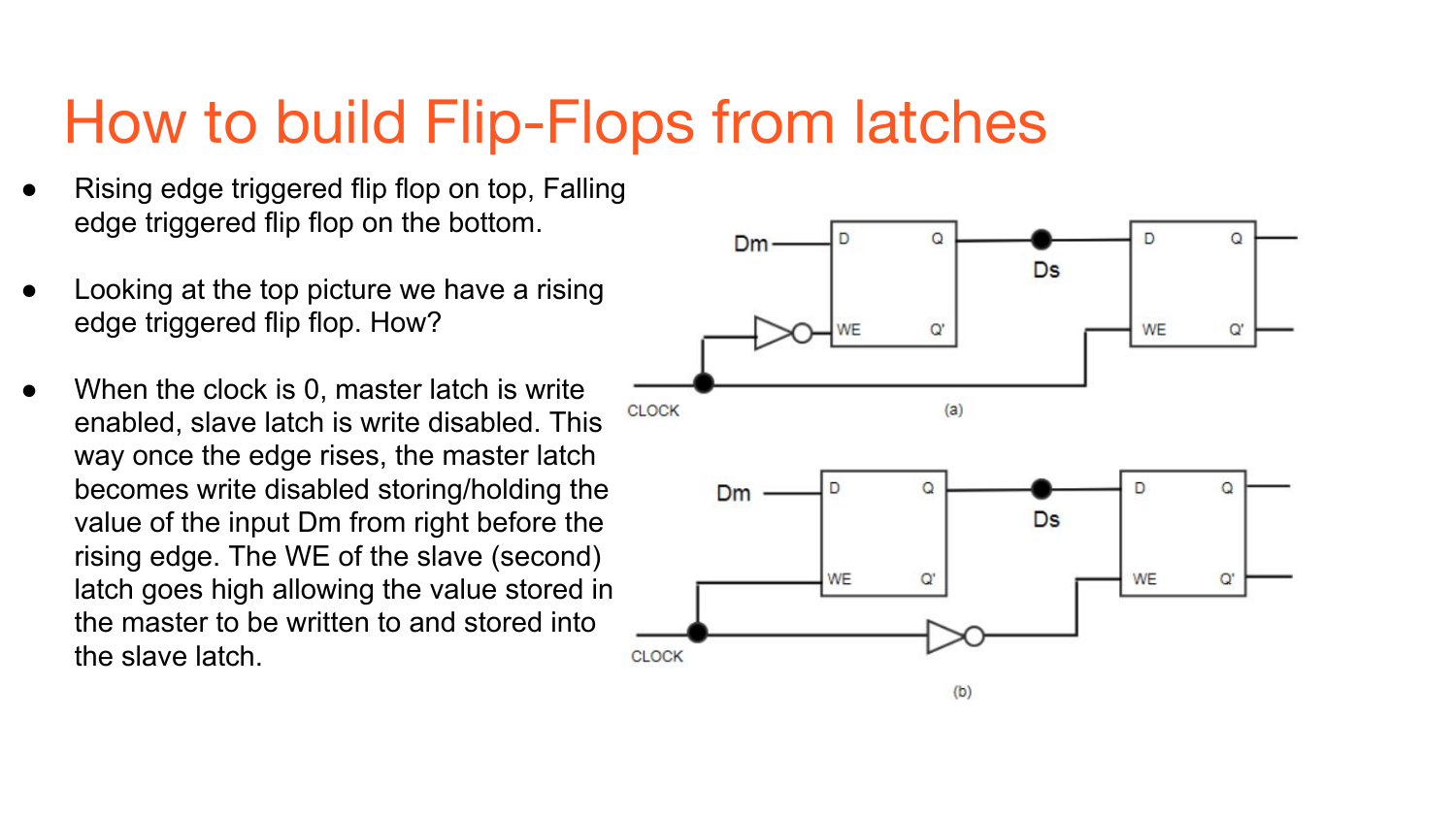### Multiplexers and Decoders

#### **Multiplexers:**

n select bits 2<sup>n</sup> input options 1 output



#### **Decoders:**

1 enable bit

n select bits

(input lines specify which output to raise) 2<sup>n</sup> possible outputs (one high at a time)

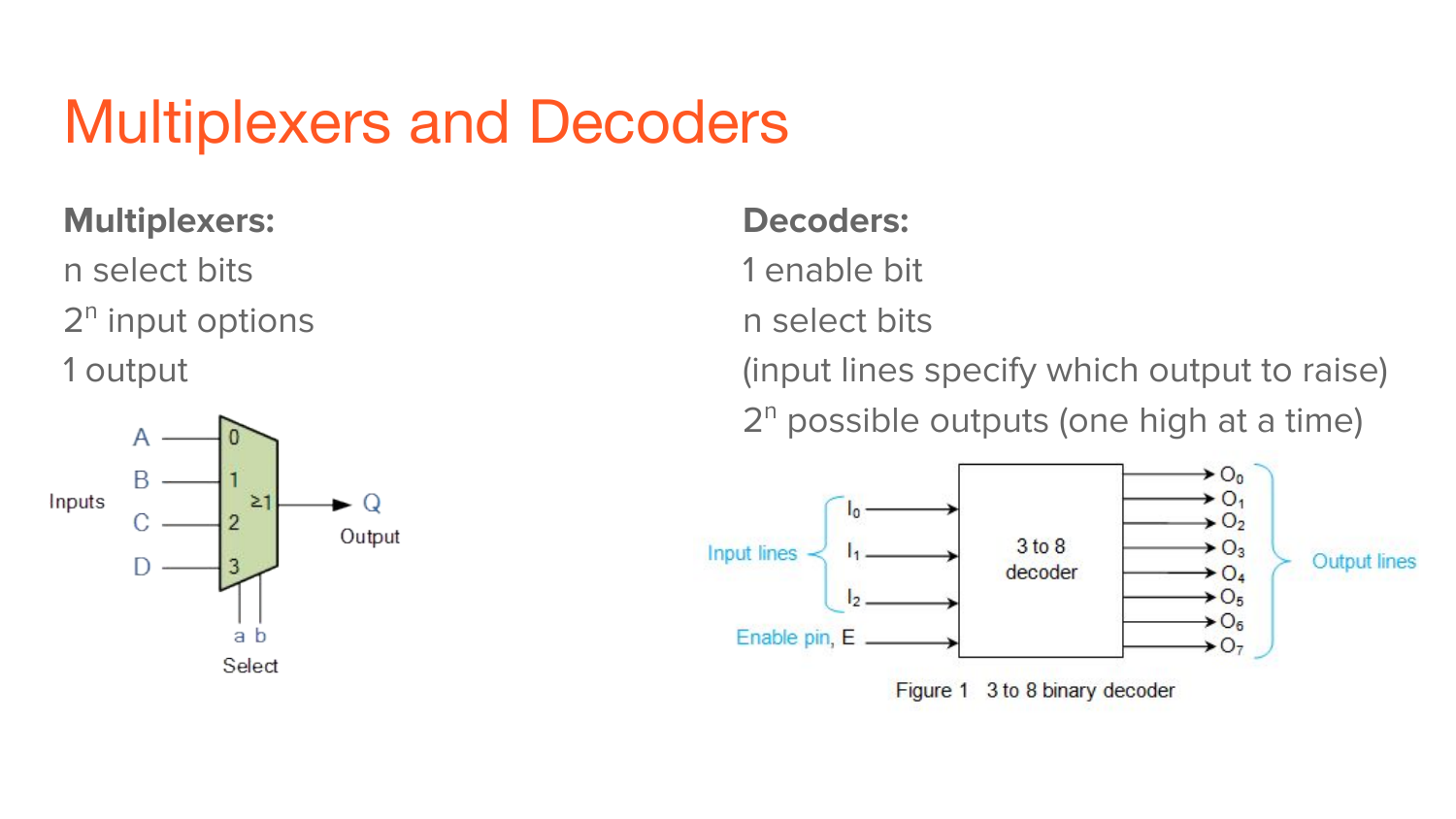### Multiplexers and Decoders

Implement g(a,b,c,d)=ac'd+ab'+c using a **4:1 MUX** and no more than **one extra gate.**

| a                                 | b                       | C                             | $\mathsf{d}$            | <u>g</u>                |
|-----------------------------------|-------------------------|-------------------------------|-------------------------|-------------------------|
| Ť                                 | T                       | T                             | T                       |                         |
|                                   |                         |                               |                         |                         |
|                                   | $\frac{1}{1}$           | $rac{\mathsf{T}}{\mathsf{F}}$ | $F$ $T$ $F$             |                         |
|                                   | $\overline{\mathsf{T}}$ | $\overline{F}$                |                         | T<br>T<br>I             |
| $\frac{1}{T}$ $\frac{1}{T}$       | F                       | T                             | T                       | $\overline{\mathsf{T}}$ |
| $rac{\overline{T}}{\overline{T}}$ | F                       | $\frac{1}{F}$                 | $F$<br>$T$<br>$F$       | $\frac{1}{F}$           |
|                                   | F                       |                               |                         |                         |
|                                   | F                       | F                             |                         |                         |
| $\mathsf F$                       |                         | $\mathbf T$                   | $\overline{\mathbf{I}}$ |                         |
| $\overline{\mathsf{F}}$           | $\frac{T}{T}$           | $\overline{\mathsf{T}}$       | $\overline{\mathsf{F}}$ |                         |
| F                                 | $\overline{\mathsf{T}}$ | $\overline{\mathsf{F}}$       |                         |                         |
| F                                 | T                       | F                             | $\frac{1}{F}$           |                         |
| F                                 | F                       |                               | $\frac{1}{F}$           |                         |
| F                                 | F                       | $\frac{1}{T}$                 |                         | <u>TTTTTTTFFFF</u>      |
| $\overline{\mathsf{F}}$           | F                       | F                             | $\overline{\mathsf{T}}$ | F                       |
| F                                 | F                       | F                             | F                       | F                       |

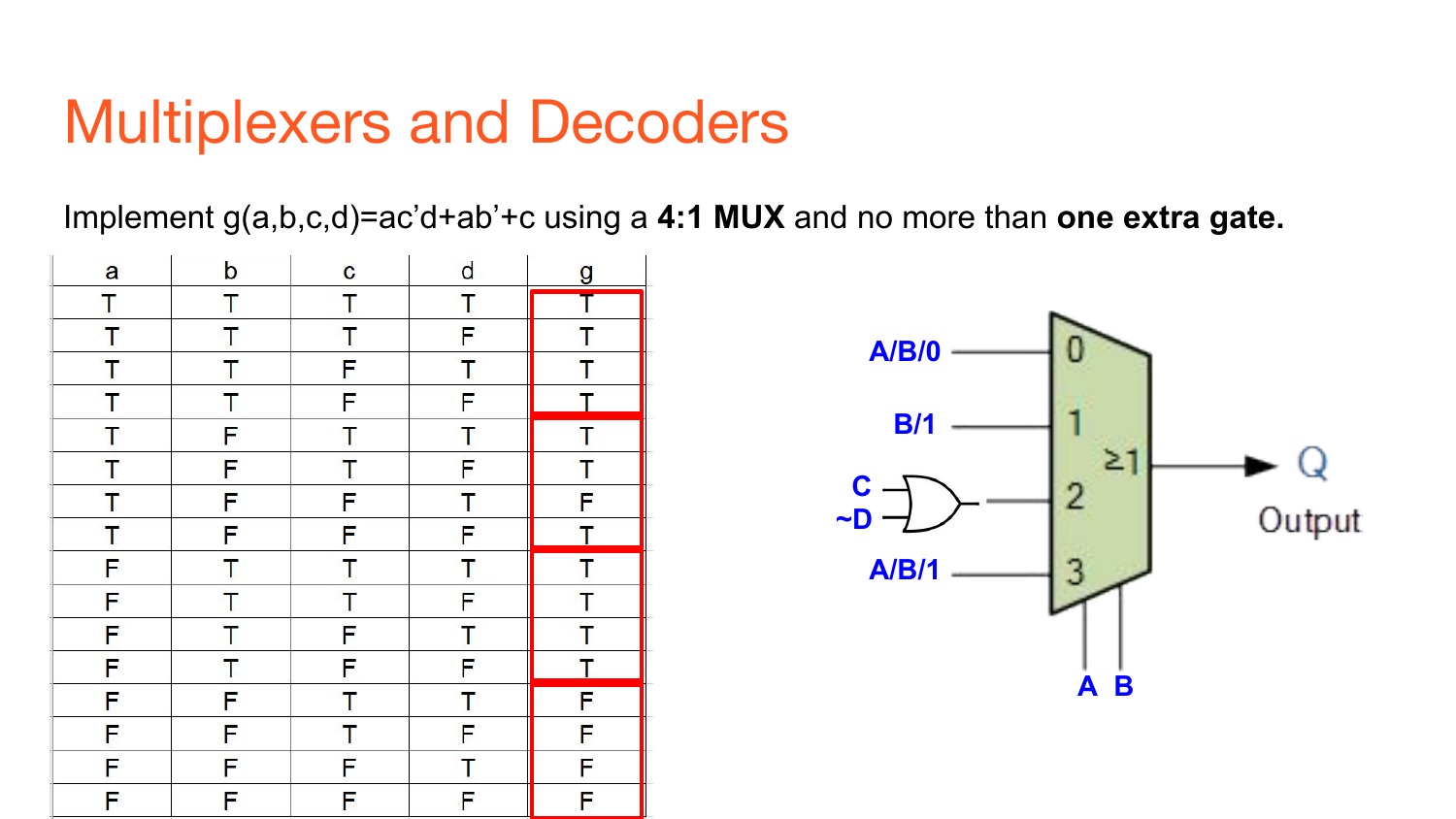### Adders and Bit Slice Design

Bit Slice Adder Circuit: broken down into repeated operations on individual bits, this design extends to any # of bits bc slices pass information between them

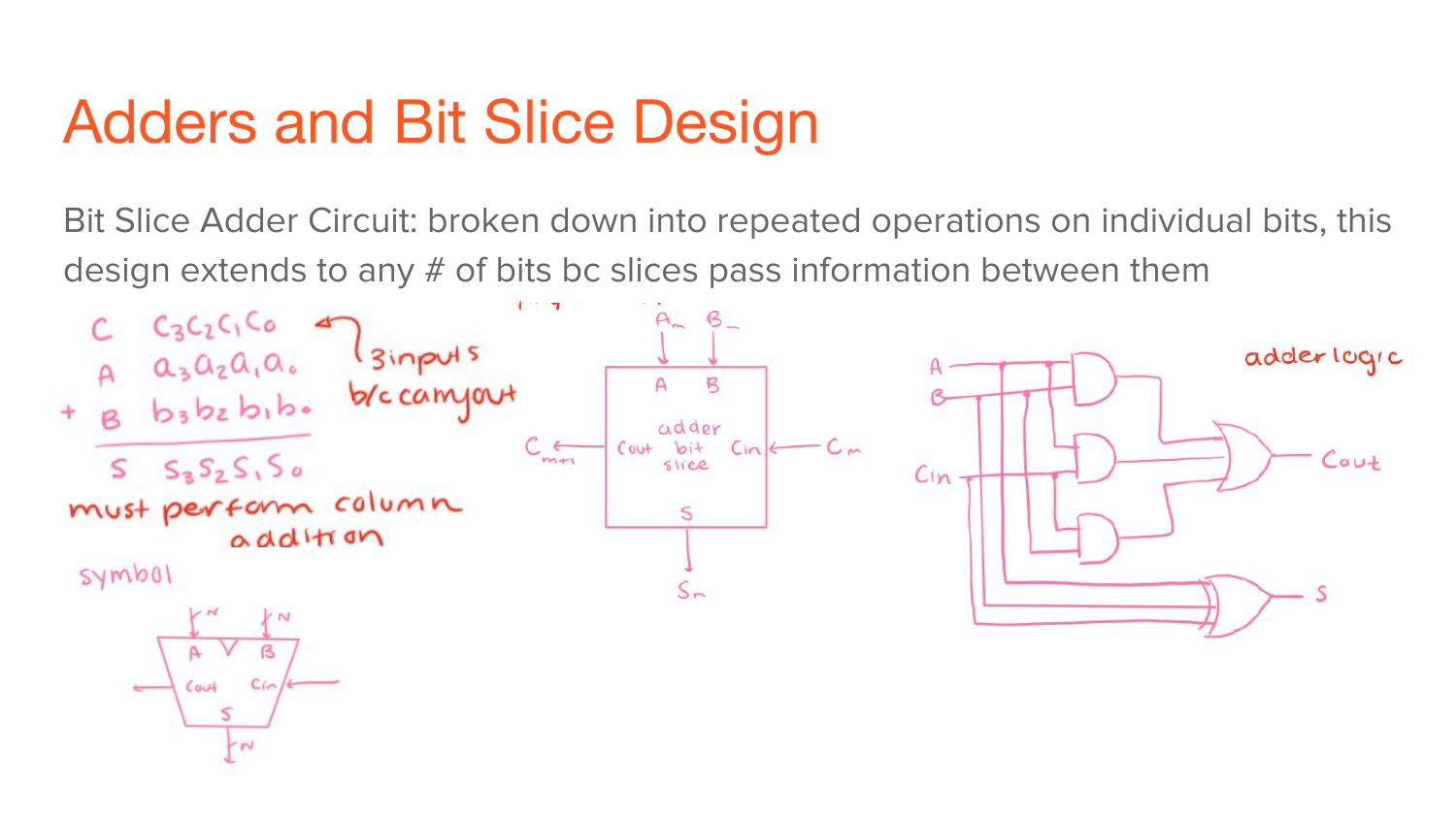### ALUs

Combinational logic circuit that performs arithmetic & logic operations on integers